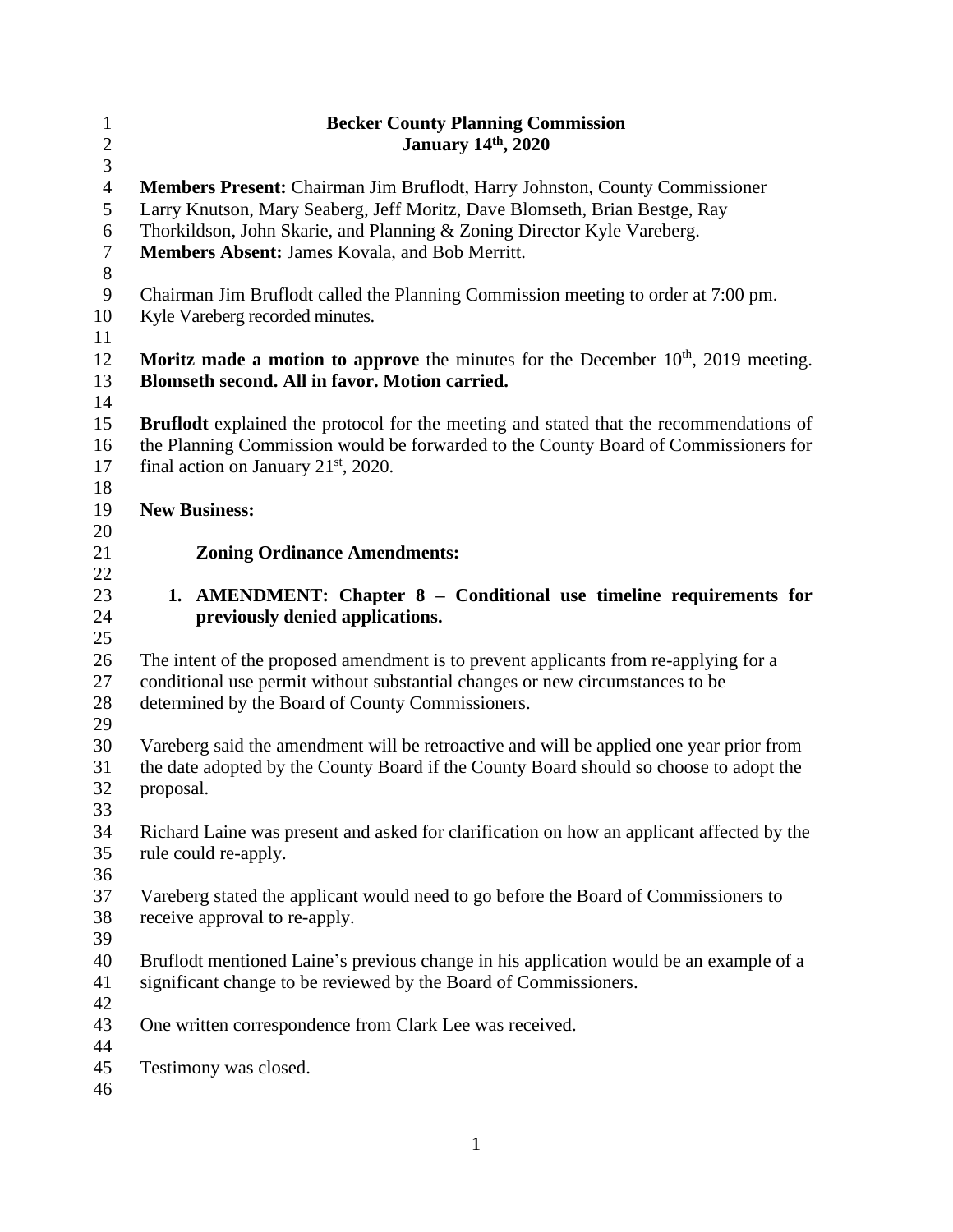- Knutson mentioned there may be discussion by the Board of Commissioners on how
- many times an applicant may table their application.
- 
- 

 **Skarie made a motion to approve the proposed ordinance amendment. Seaberg second. All in favor. Motion carried.** 

- **2. AMENDMENT: Chapter 9 – Conditional use appeal process.**
- This proposal comes at the recommendation of Assistant County Attorney Lisa Tufts. The proposal outlines where CUP's are appealed to.
- 
- Vareberg said the proposal directs appeals to District Court only and removes the Board of Adjustments as an option.
- 
- Vareberg asked Chairman Bruflodt if he'd ever seen one come before the Board of Adjustments.
- 

- Bruflodt said he had not.
- Richard Laine was present and asked for clarification on the proposal.
- 

 Vareberg explained to Laine that as of now, applicants or citizens may appeal decisions made by Becker County to either the Board of Adjustments or District Court. He confirmed the proposal would limit the option to District Court only. 

- Laine asked what the Board of Adjustments is.
- 

 Bruflodt explained the Board of Adjustments is made up of members appointed by the County Board. He said the variance applications they normally deal with are riparian lots with setback issues.

- 
- No written correspondence were received.
- Testimony was closed.
- 

- Seaberg stated she liked the idea to confirm the process in writing.
- Blomseth questioned if the thirty day time limit to appeal was long enough.
- 
- Knutson stated it is statute.

- **Seaberg made a motion to approve the proposed ordinance amendment. Bestge second. All in favor. Motion carried.**
- 
-